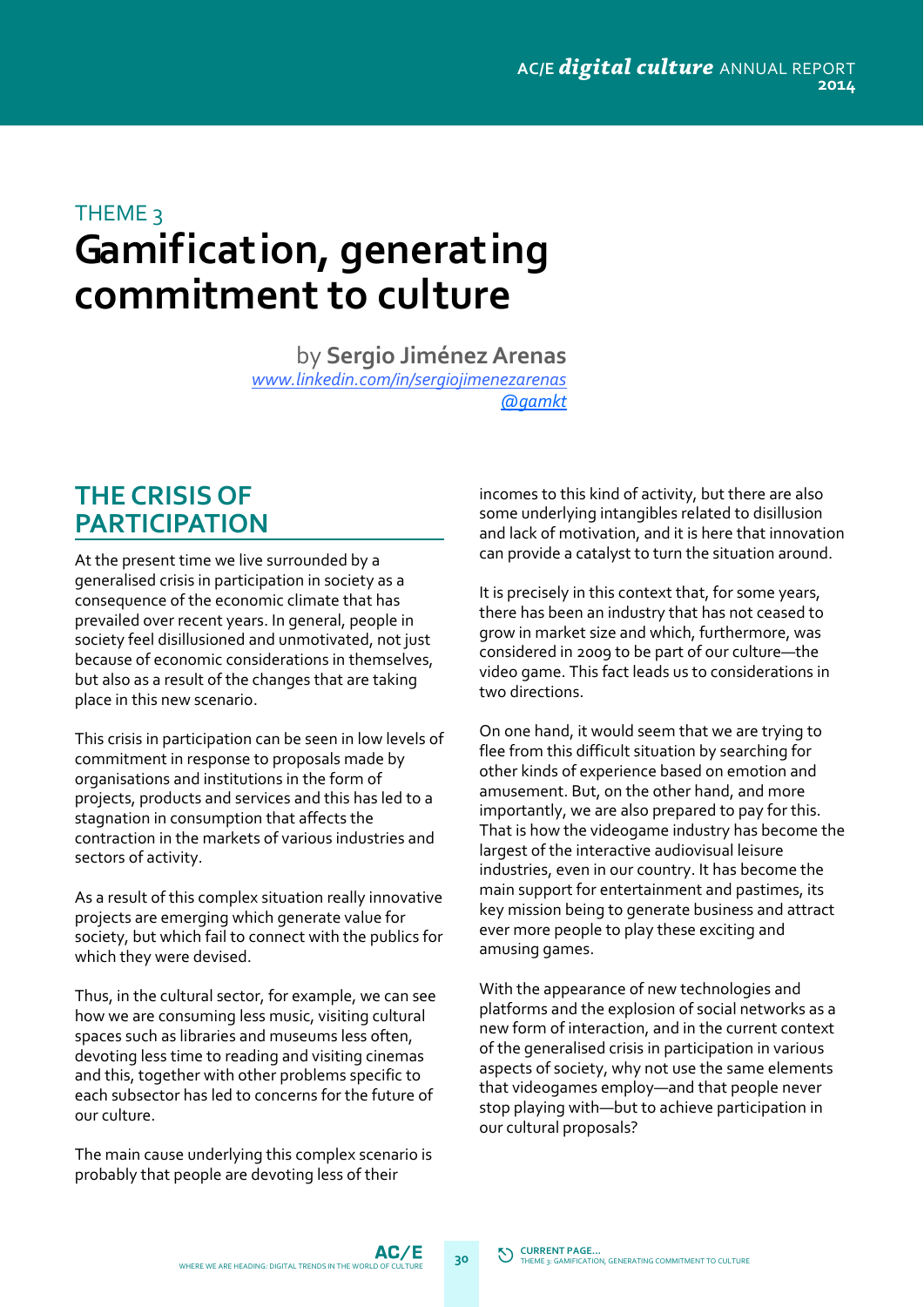### **GAMETHINKING AND MECHANICS**

Gamification, as the term is understood in Spanish, consists of the use of game thinking and mechanics to solve problems in non‐game contexts.

The concept arose in the USA towards the end of 2010 but, despite quickly reaching Spain, it would take another couple of years before it became a tendency causing great excitement, being adopted in areas such as customer commitment, employee performance, personal development, learning and innovation.

This new discipline aims to take the best ideas employed in the world of games to encourage desirable behaviours in organisations and institutions, thereby achieving people's participation.

While it is true that, to begin with, gamification was mainly associated with the accumulation of points, medals and positions on classification tables in non‐ game contexts, it has now generally been accepted as a tendency that aims to use games to solve problems.

In this it is like previous concepts related to games in other contexts such as serious games or advergaming*,* the question is whether they belong or not to this new sphere.

Above and beyond the various opinions raised by those involved in this new discipline, the market is adopting gamification as the name of the tendency to use games for problem solving regardless of the greater or lesser number of characteristics inherited from the game and video game industries and the solutions achieved.

Whatever the case, the important thing to understand is that gamification is a tool to encourage desired and necessary behaviour towards our proposals to generate participation and

commitment amongst the publics for whom it was devised.

But what is behaviour? Behaviour is how people interact with the medium so some examples of behaviour in the cultural sector could be to consume music, visit cultural spaces such as libraries and museums, devote more time to reading or go to the cinema. Or even to recommend or invite friends to participate in these activities through social networks.

The main idea in gamification is to use elements incorporated in games which entice people to play, and not stop playing, to

#### **Gamification consists of using game thinking and mechanics in non‐game environments to encourage people's participation**

enthuse and motivate the public at large to adopt these other behaviours that our culture needs.

Gamification is certainly a very transversal tool and can be applied in very different environments, from a company's customer loyalty programme to platforms encouraging the sustainable use of energy resources. And why not? So that people make known, consume and participate in our cultural activities.

While the present time is one of great expectation throughout the world for gamification, it is also now that the first applications and results are appearing of applying game techniques in these non‐game environments, something that is generally done as a project in innovation.

#### **CAPTURING NEW AUDIENCES**

One of the main challenges in the cultural sector is to attract new audiences to the various proposals there may be. Capturing the attention of new audiences and making them participate in the

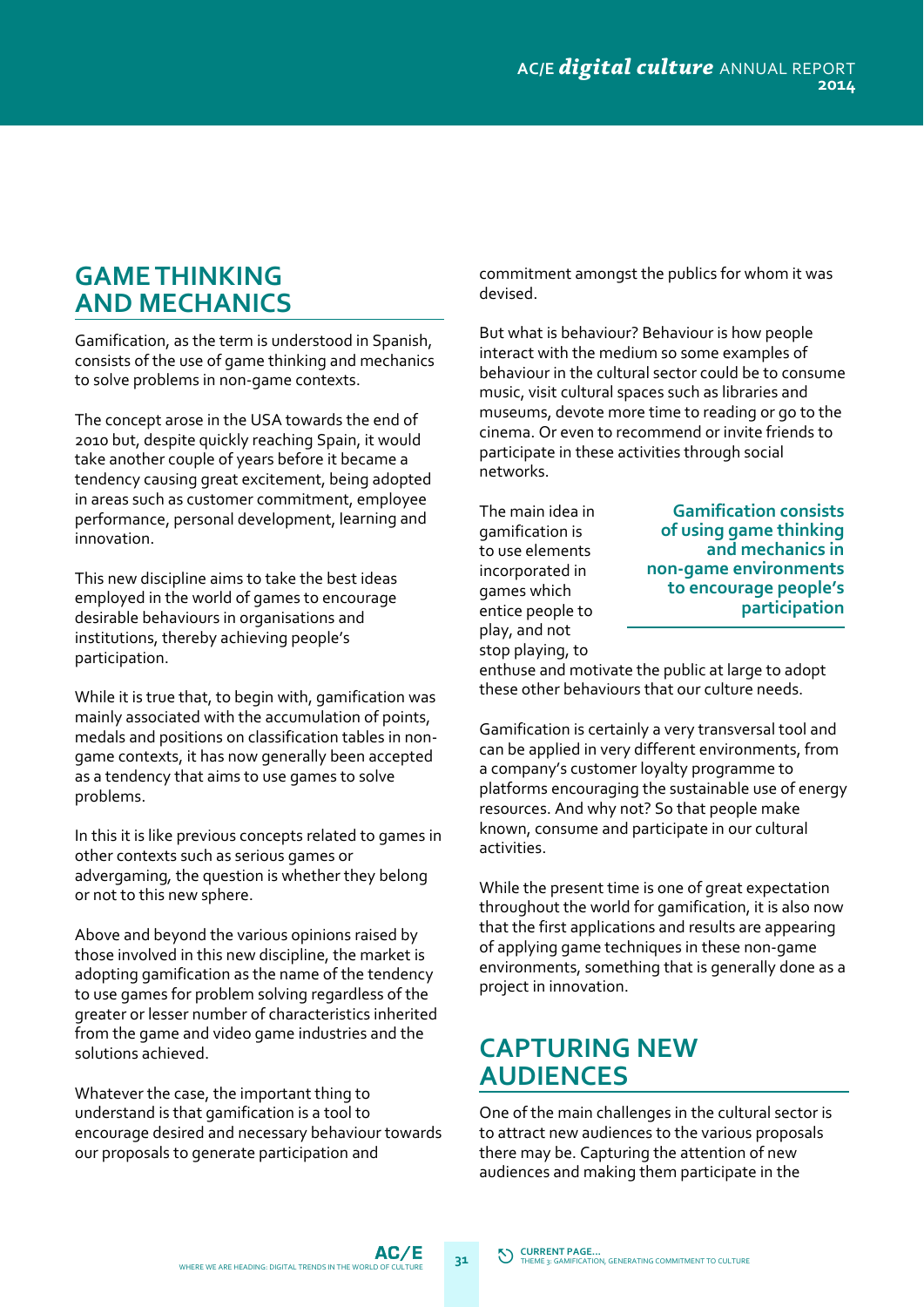activities of our libraries and museums by creating experiences based on games is possible and has been demonstrated in the USA with cases such as Find The Future.

Find The Future was the name given to a pioneering experience in the library field to revive the interest of the youngest public in the New York Public Library.

The library created an experience based on games involving various missions combining the virtual world with its own facilities and inviting people to discover history through a hundred words included in its collection.

Find The Future was launched in 2011 as part of the events to mark the library's centenary with an event called Write All Night that took place in the Stephen A. Schwarzman building itself.

Five hundred players explored the building using their laptop computers and mobile phones to follow clues

**The interaction of users in a virtual environment through a game system makes it possible to develop new kinds of behaviour**

about original works and to collaboratively produce an account of personal histories about the future.

After this event was launched, and since then, Find The Future has been played by people visiting the library but who want to do so in a different way, and through an experience that combines the use of their mobile phones.

### **INTERACTIVE EXPERIENCES 1.0**

A large part of the success of gamification as a tool to encourage people to participate resides in transferring the users' interaction to a virtual or imaginary environment with the impact of a game.

It is precisely in a series of books published in the 1980s that we find the creation of these interactive experiences to encourage users to become involved with reading.

The series of books *Choose Your Own Adventure* was created for a young readership and in them the reader can vary the course of the story by making choices that can be simple, sensible, reckless or dangerous, each of which leads to a different outcome.

Narrated in the second person, the protagonist is the reader, this series of books captivated a public that was thought disinclined to reading. It was one of the most popular series of books for children and young readers in the 1980s and 1990s. More than 260 million books were sold and they were translated into more than 40 languages.

With literature, without technology and with something as simple as being able to construct your own story, it was shown that participative experiences make it possible to develop the behaviour of, and even the habit of reading amongst, a public initially thought to be resistant to the idea.

But what will happen if we make use of technology?

#### **TECHNOLOGY INTHE CREATION OF EXPERIENCES**

The use of games in non-game settings to stimulate people's involvement is not really anything new. Neither is it technology, but rather the technique of creating a participative game experience in both contexts.

Obviously games appeared in the history of humanity long before the advent of technology and it is true that it is possible to influence people's behaviour or to educate them through games

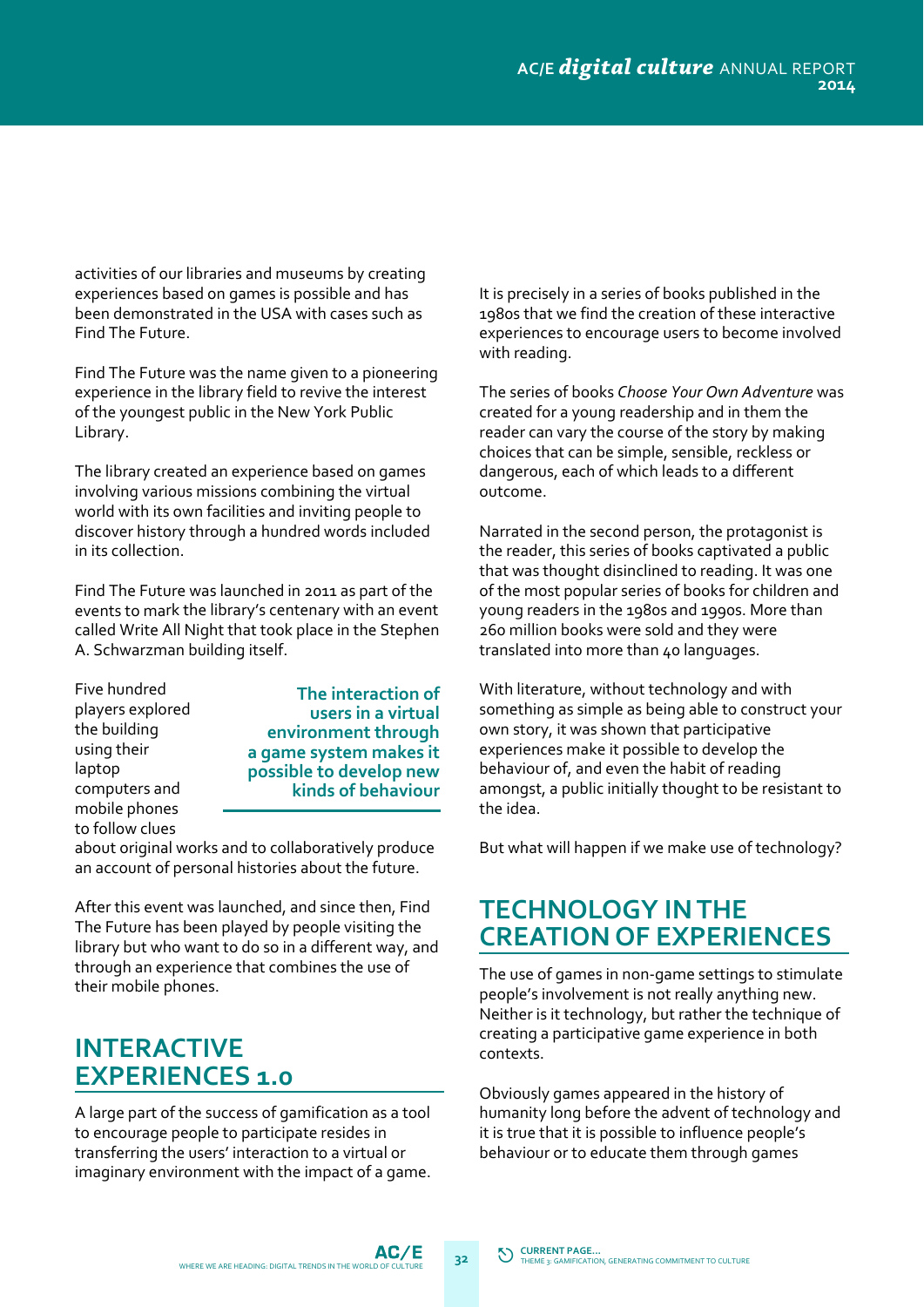without technology, but technology is there, and it is there to help us.

Technology means developing more sophisticated, not more complex, game experiences in a way that enables the effectiveness of the experience to be enhanced. Some technologies, such as those found today in mobile telephones, make it possible to suggest new proposals to attract the public's attention and get people involved.

Thus there are campaigns, such as *The Witness* in Germany by Universal for the Street 13 TV station, in which, in essence we find what was achieved in the *Choose Your Own Adventure* books*.* 

Street 13 announced the launch of *The Witness* by inviting people from all over the world to register on a Web site to participate in a game experience in the streets of Berlin on the occasion of the launch of the station in Germany.

*The Witness* is an interactive cinema project in which the setting of the game is Berlin. Participants had to download an application to their mobile phone and were called to

meet at a hotel in the city. Once there someone gave them the key to a room in the hotel which they had to go to.

**The new technologies make it possible to develop partici‐ pative game experiences to capture the attention of audiences and to achieve their participation**

Once they were there, and only when they were there, could they reproduce the first scene of the film by scanning the room with their mobile phone. The scene of a crime by the Russian mafia called the player to action leading them to navigate their way to various locations in Berlin and not just reproduce the scenes where the events had occurred on their phones, but to make decisions that affected the course of the story.

*The Witness* was presented as the first immersive film in which, through augmented reality and GPS, it was possible to live through a truly transmedia experience, the aim being that people would talk about the launch of Street 13 with a narrative akin to the station's content.

Are you the hero, or the next victim?

### **PROVIDING READERS WITH MOTIVES**

Gamification is a tool that can be used to inspire people to adopt forms of behaviour that are desirable and necessary for given projects. Motivating people does not mean encouraging them to carry on participating, but rather it means giving them motives to participate.

So, if we return to books, for example, we find there are many people who do not have the habit of reading and who need additional motives to seek out knowledge or to adopt reading as a pastime.

By transferring elements of games to reading we can introduce certain components that enable people who do not habitually read as a hobby to do so, to share their progress and viralise books through social networks.

To this end, there are projects and platforms throughout the world that attempt to reinvent the reading of books by using gamification as a base.

This is the case with ReadSocialApp, a book‐reading platform that makes it possible to create social communities around books and which enables readers to contact the authors directly to discuss issues raised by the book and to gain a deeper understanding.

This platform adopts components borrowed from videogames to provide feedback as well as instant satisfaction as the reader progresses through the work. Furthermore, it establishes tasks to unlock the work's exclusive content.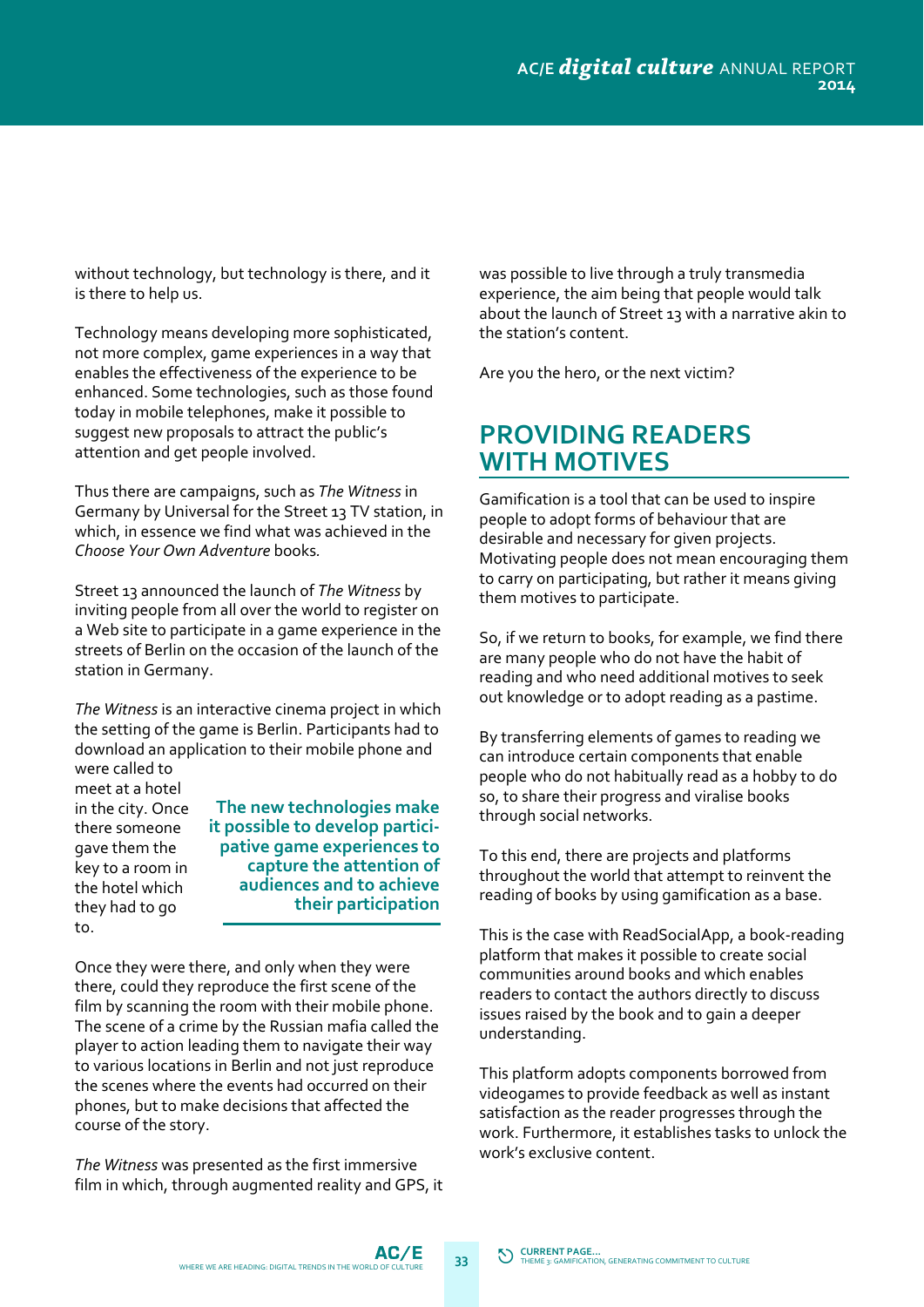Again, the combination of the offline and digital worlds through the Internet and mobile phones makes it possible to create participative experiences in settings with low levels of interaction to gain access to new kinds of users.

### **SHOW MEYOU ARE MY BEST FAN**

Another field in which gamification is being used as a technique for stimulating user commitment is music and the way appreciation of it is enhanced by the artists themselves through communities of their most faithful fans.

Some artists and record labels are employing game thinking and mechanics to encourage people to share news about tours, viralise news about the artist, learn about the latest music videos and share all this content through the social media with the aim of reaching a wider public and selling more copies of their discs.

Universal Music Group's Interscope in the USA was a pioneer in using this technique to increase the commitment of the fans of artists such as LMFAO, Lady Gaga and Robin Thicke and through them, make their musical offerings available to more people.

Universal uses Web sites to support its gamification strategy by asking the fans of these artists to show that they really are their fans by incorporating challenges, generally to viralise content, and demonstrating their achievements through classification tables.

Gamification not only tries to create amusing and moving experiences but also to use elements of games to stimulate players, as may be the case through perceived status whereby people throughout the world compete to show these artists that they are their best fans to improve their positioning while increasing appreciation of the music.

#### **GENERATING INTERACTION THROUGHTHE SECOND SCREEN**

The adoption of technology and the social media in our lives has changed certain of our habits when consuming content through mass media such as television. In fact, it is well known that people are increasingly combining time devoted to television with access to the Internet via devices such as mobile phones and tablets.

These changes in behaviour are affecting the impact of content generated through television such as films, series or programmes in terms of television audience levels.

This has given rise to the concept of the 'second screen' understood as the place where interaction is produced, mainly social interaction, concerning the content generated through television.

Thus, producers are becoming obliged to create new formats for this second screen with the aim of maximising the attention of users and hence the profitability of the content generated for this platform.

Despite various attempts being made in the social networks to capture this kind of interaction by television viewers while they are watching TV, some of the efforts are already employing gamification in this second screen to lead users again to the content being transmitted at the time.

Specifically, in Spain we have seen some uses of this technique such as the project by Canal + on the occasion of the launching of the second series of *Game of Thrones.*

Canal + launched a multimedia application for mobile phones to interact with viewers of the series, mainly young people, digital natives and accustomed to the immediacy and interaction of the Internet.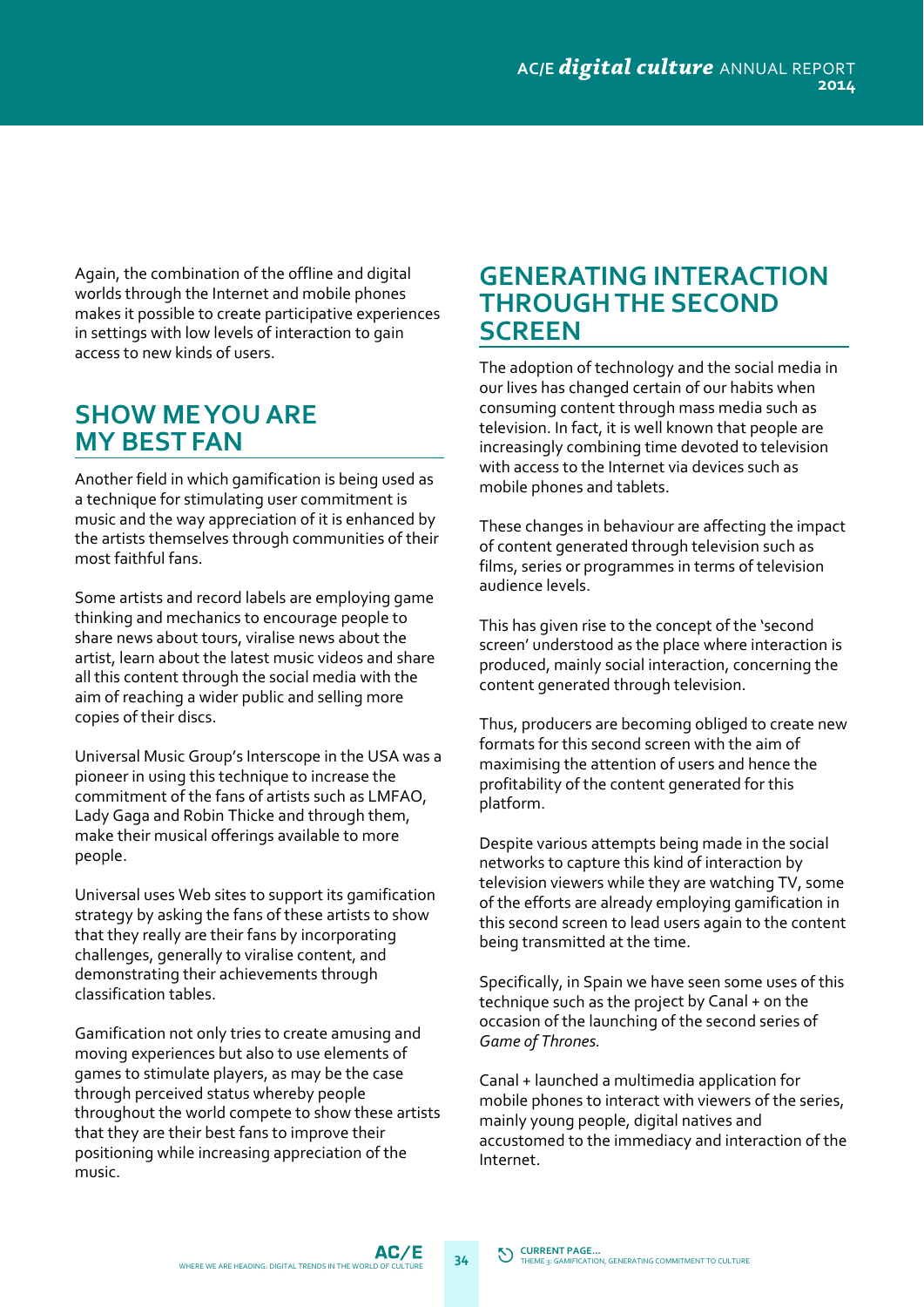With this application the station created an interactive space based on challenges to demonstrate that you were watching the series and sharing what was happening in it at the time with friends, as well as offering exclusive prizes, such a trip to Dubrovnik, where a large part of the series had been shot.

In this way *Game of Thrones* reached people it would not have reached through traditional methods, creating new followers for the series, increasing interest in it and loyalty towards it. It is an example of how the second screen, in combination with gamification, can be used as a strategy for cheaper and more effective communication, advertising and interaction.

#### **CULTURAL LOYALTY PROGRAMMES**

Putting aside the cultural interest that might be generated by an exhibition or a museum, it is certainly the case that one of the great challenges faced by such cultural spaces, in addition to capturing new publics, is maintaining the frequency of visits.

It is very often the case that museums keep their content fresh and up to date with exhibitions that rotate in time as a way, not just of attracting visitors but of encouraging visitors to return again and again.

In this respect, marketing that adopts gaming techniques can be employed to build highly participative loyalty programmes that recognise their most constant and loyal users and which attempt to convert anyone who comes along at least once into this kind of visitor.

One of the pioneers of this at the international level is the Dallas Museum of Art (DMA) which has combined the concept of loyalty programmes with gaming techniques. DMA Friends is a free program that enables people to win badges and points that

are used to unlock special rewards when visiting the museum.

The basic principle is that every time a person visits the museum, or interacts with the exhibits, points are accumulated that can be used to redeem special prizes. But the DMA additionally recognises the function of the program's users in viralising the museum's offerings and attracting new visitors to the museum through its current visitors' network of contacts.

# **GAMINGAS AVIRALISATIONTOOL**

Gaming as a communication and viralisation tool has been used in numerous settings, especially in the company environment where it has produced good results by generating expectation around the launch of products.

It has also been used for some cinema productions, but in such cases it has been used to generate transmedia

**The application of game techniques enables very participative fidelity pro‐ grammes to be devised that will maintain the frequency of visits to cultural venues**

experiences that enable the viralisation of this expectation via the Internet and social media.

One of the most representative recent cases was the campaign organised around the premiere of the Batman film *The Dark Knight Rises*. The campaign consisted of inviting users, via a Web site, to participate in a game experience that involved access to exclusive reports from the police department to find the 'anonymous vigilante' Batman. Participants were offered the opportunity to start their own investigation, an investigation that was integrated into the film's narrative itself.

Users of the Web site played the role of police officers in the city of Gotham and they were asked

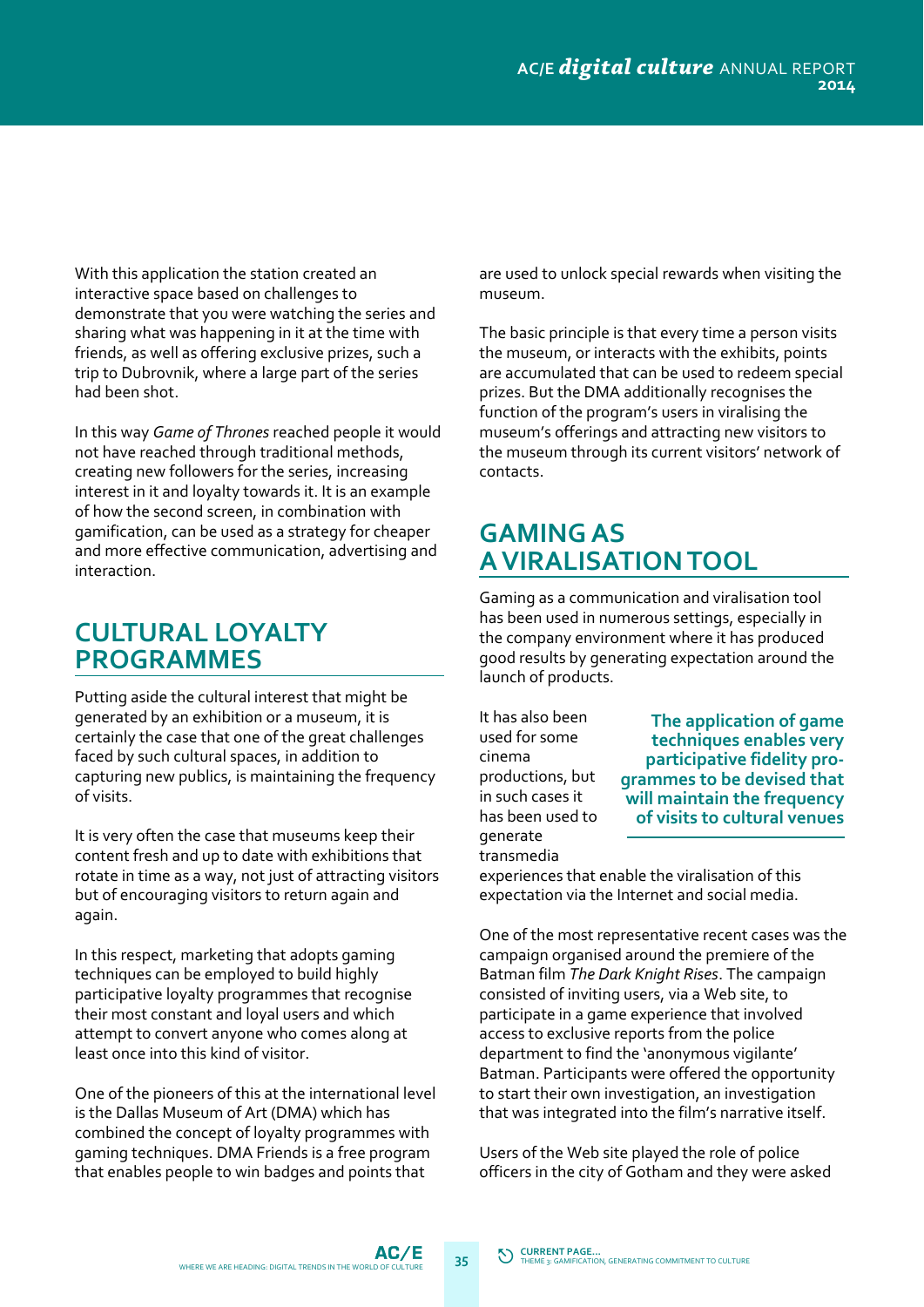to send photographs of scenes they found elsewhere in which there were indications that Batman had been there.

And all this in order to be able to unlock and view one of the film's trailers and viralise it via the Internet before the premiere.

In this way the creation of game experiences can be used to create settings for interaction that contribute to user participation in order to enhance the impact of film premieres.

## **MAIN CHALLENGES FORGAMIFICATION**

Despite the fact that highly participative applications are being achieved and gamification may become a tool to encourage the participation of audiences in the cultural sector, certain challenges remain in the use of this kind of technique.

One of the obstacles remaining to be resolved in gamification is that some of the challenges of participation, such as going to the cinema or to museums on a regular basis, do not tend to have, or must not have, an ending.

In a game the long‐term aims are generally clear. Players know that, having achieved these aims they have fulfilled their task in the game, such as rescuing a princess, winning a war or becoming a Formula 1 world champion. At any given moment players know that the experience of the game has a final objective and that they must overcome all the obstacles in their way to achieve that objective.

In contrast with this, in the cultural world, and with the exception of certain settings such as a grand launch campaign or the reading of books, the aim is to maintain the users' long‐term commitment in the absence of a foreseen ending or a clear final aim.

Maintaining the player's concentration and tension or recourse to a made‐to‐measure content strategy may be key ways of bolstering gamification's effectiveness in our proposals.

On the other hand, and despite the fact that play is something innate in human beings, it is true that there are certain people who show a measure of apathy when faced with a fictitious environment generated by game mechanics.

In general, and for most of the applications, the percentage of such people is small, but it must be borne in mind because we are not interested in these people failing to participate because they can see that it is only a game and that there is no extrinsic high‐value recompense in it for them.

That is why game‐based experiences should be created that bear in mind the future player's scope and profile in function of the application's setting. Consequently, it would not be the same to use this kind of technique to capture new segments of the public as it would be to promote a more adult public's commitment to visit museums.

Some large projects within this new discipline provide users with options that deactivate this layer of

**In the cultural environment, maintaining the players' concentration and tension is key for attaining their long‐term commitment**

game throughout the whole process, making it an optional extra and they have done so with spectacular results.

Trial and error in this kind of project, above all at the present time when the discipline is taking shape, is something that must be accepted. Finding the solution or magic potion for a cultural proposal will not be the result of investing large quantities of money in the conception or modelling of these game experiences, but of introducing the minimum amount of gamification that can feasibly produce results, from which point there will be a process of evaluation and continuous improvement.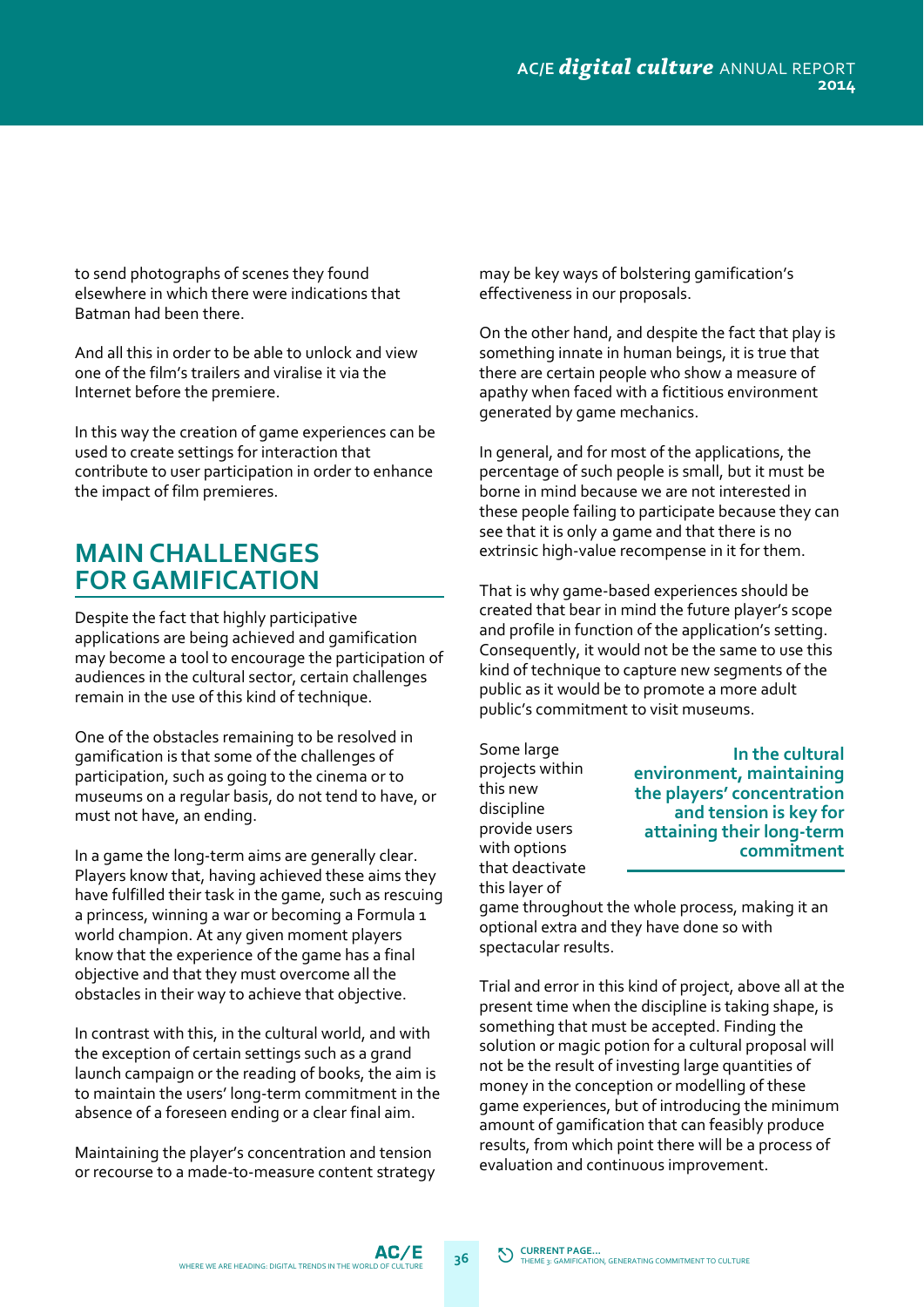The creation of game experiences passes through the phases of conception and design, but more important still is the attempt to find viable solutions to the challenges posed.

For this reason continuous attention to the project in the medium and long terms is very important for improving the system itself and for nourishing the user's experience, and this means investing time and effort systematically in the initiative.

#### **GAMIFICATION, GENERATING COMMITMENTTO CULTURE**

In a complex and changing context for culture's various subsectors on account of the general crisis in participation, and one that is not affecting just this sphere, the tools for generating commitment need to be specially considered.

Gamification can be seen as the tool for introducing game thinking and mechanics to non‐game settings precisely to this end: the generation of people's commitment when faced with tasks they consider boring or which they are reluctant to participate in.

Gamification is a tendency that is certainly being used to generate customer loyalty, increase the performance of employees in organisations, create applications that improve personal development, involve people in the learning process and generate further innovation.

In these settings gamification is proving itself to be an innovative technique with which results are being achieved on the basis of increasing people's participation.

If we consider the main challenges facing culture we find that a large part of the lost commitment is precisely here: people do not actively participate in our proposals.

The use of gamification in the cultural sector represents an opportunity for changing this

tendency and achieving in this sector results that it is producing in other settings.

Implementing the best ideas to be found in games and videogames so that, instead of playing and never stopping playing, people participate instead in the cultural offerings of our museums, cinemas, libraries, theatres and books, seems like a good opportunity that should not be missed, even more so when we see cases in this field where they have been implemented and have met with success.

Nevertheless, it should be stressed that designing this kind of experience is not usually either easy or direct, and neither is it in the field of game design. In the field of game design there are only a few that manage to generate commitment to their games, and the same thing will happen with gamification projects in the field of culture.

Some critical aspects need to be borne in mind, such as what kind of player the users of our culture

**Gamification encourages people's participation in tasks that might be consi‐ dered boring, or which people might be reluctant to participate in**

are and what behaviours can be aligned with them to generate this desire to participate in our cultural proposals, consume them and act as ambassadors for them.

Once all this has been borne in mind the moment has come to get down to work: let us use game thinking and mechanics to reinvent our cultural proposals and thereby stimulate the commitment of our public.